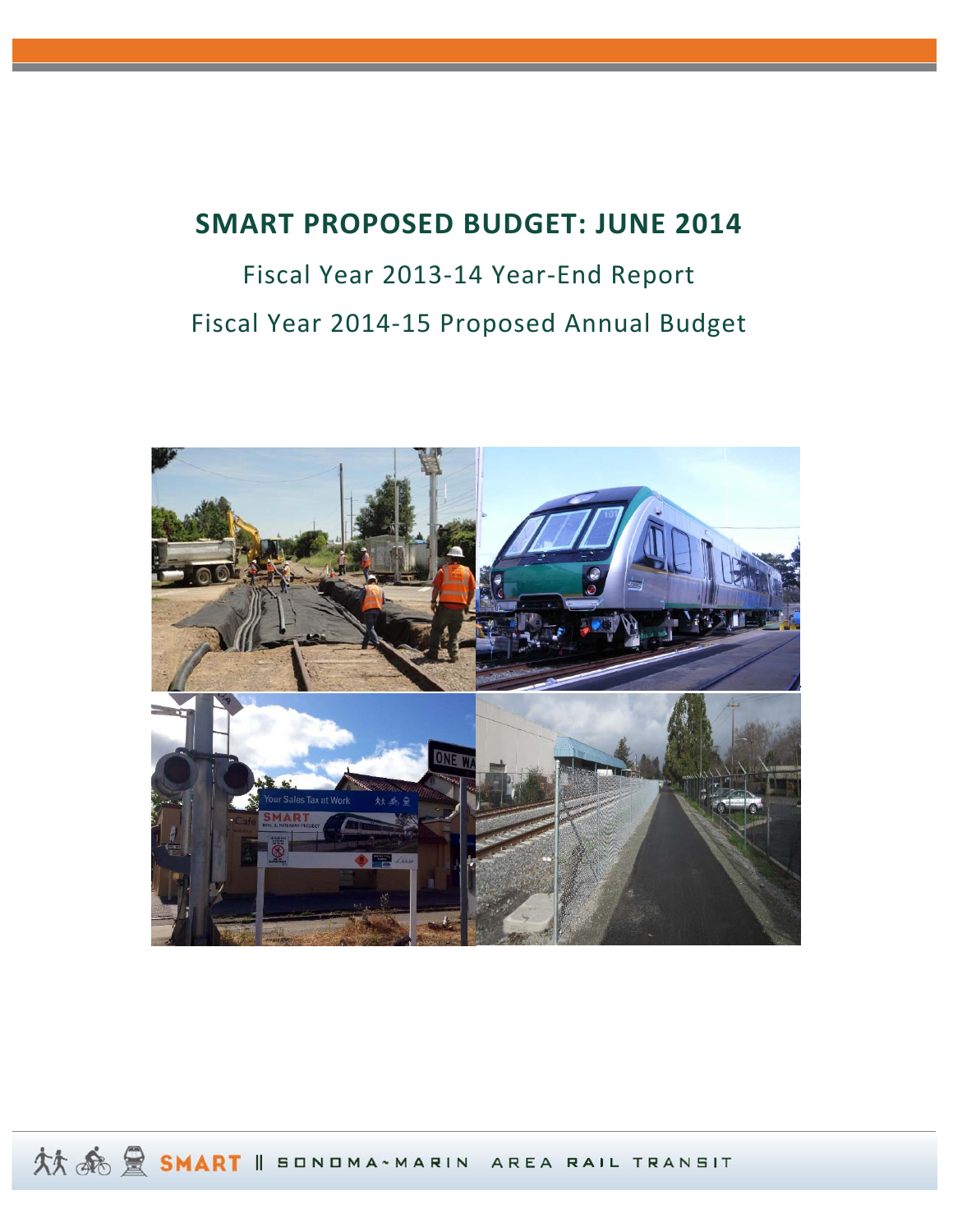# **SMART BUDGET PRESENTATION: JUNE 2014**

### CONTENTS

- 1. OVERVIEW: YEAR‐END FINANCIAL REPORT AND PROPOSED BUDGET
	- a. TABLE 1: OVERVIEW FY 13‐14 and FY 14‐15
- 2. SMART YEAR‐END REPORT: FY 2013‐14 REVISED BUDGET
	- a. SUMMARY : REVENUES AND EXPENDITURES
	- b. TABLE 2: FY 2013‐14 REVISED REPORT
	- c. TABLE 3: REVISED POSITION AUTHORIZATION FY 2013‐14
- 3. SMART PRELIMINARY BUDGET: FY 2014‐15 PROPOSED
	- a. SUMMARY
	- b. CAPITAL BUDGET
		- i. TABLE 4: SMART CAPITAL BUDGET FY 2014‐15
	- c. OPERATING BUDGET
		- i. TABLE 5: SMART OPERATING BUDGET
	- d. TABLE 6: POSITION AUTHORIZATION FY 2014‐15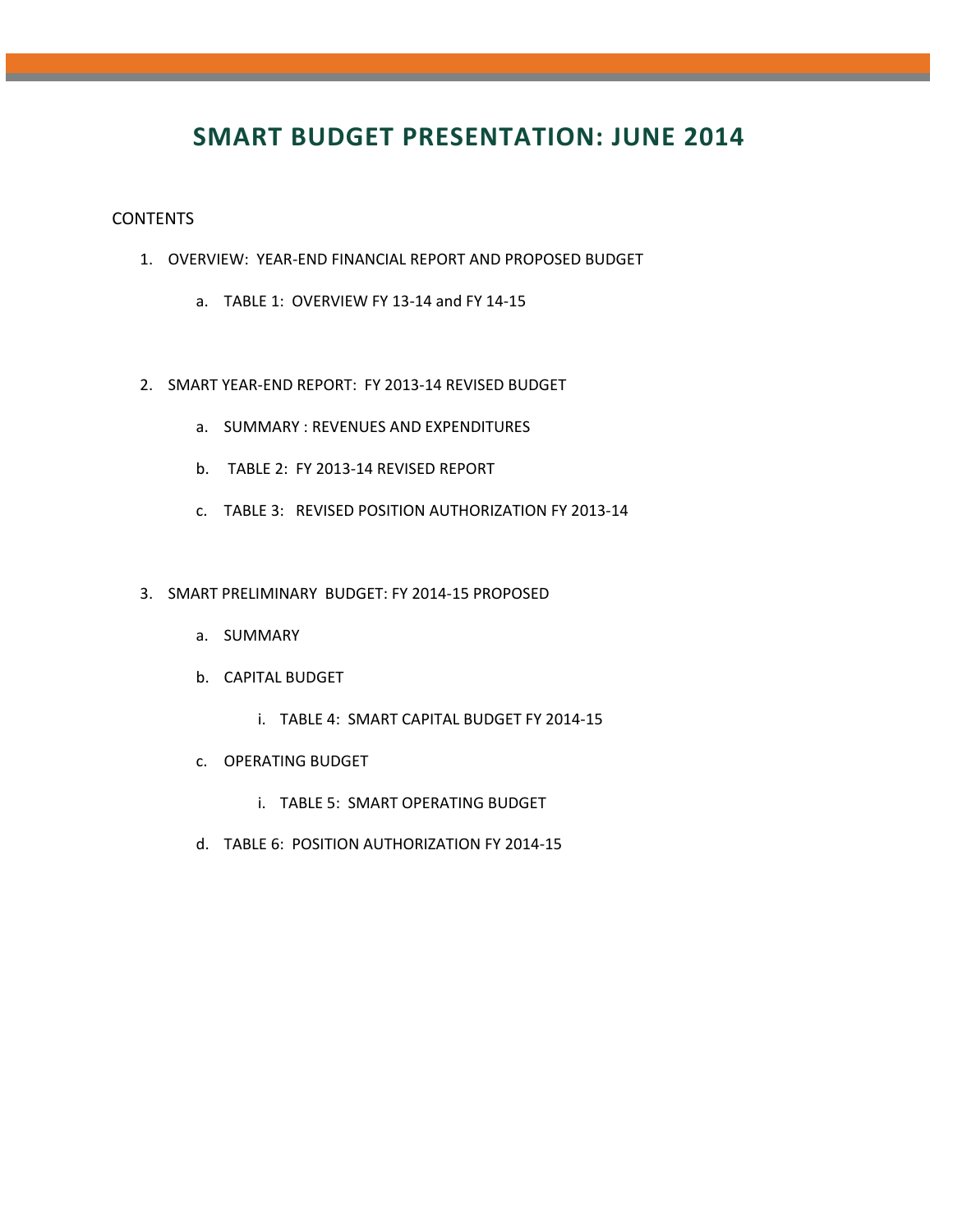### OVERVIEW

There are two budgets being presented to the SMART Board and the public in this document: The Fiscal Year 2013‐14 Year‐End Financial Report, and the Proposed Fiscal Year 2014‐15 Annual Budget. Because of the nature of the constantly changing activities related to a large, complex construction project, there are significant changes between these two years that show construction that started off slower than anticipated in early 2013, but will pick up steam and accelerate to make up for lost time in the months ahead.

The preliminary FY 2013‐14 Year‐End Financial Report, which provides a revision of the original budget based on actuals and projections, reflects a temporary reduction in construction costs due to the extensive permitting requirements and delays. This reduction in current costs included a several month's shift in the award of the final construction contract and a resulting move of those activities past June 30, 2014. Therefore, the proposed FY 2014‐15 budget shows a significant increase in construction activity over the current year, as it will reflect the work of four major construction contracts occurring simultaneously. The proposed budget for next year will also contain, for the first time, a distinct Operations Budget to include a number of new positions and increased operations costs to coincide with the arrival of the first train car set in 2015.

The chart below provides a broad overview of the approved FY 2013‐14 budget, the revisions needed for a final FY 2013‐14 budget and the proposed FY 2014‐15 Annual Budget. Detailed discussion of each budget is provided in the following pages and charts.

| <b>TABLE 1</b>                                         |               |                                                                             |                                                            |
|--------------------------------------------------------|---------------|-----------------------------------------------------------------------------|------------------------------------------------------------|
|                                                        | FY 2013-14    | FY 2013-14                                                                  | FY 2014-15                                                 |
|                                                        |               | <b>BUDGET REVISED:</b><br><b>BUDGET AS APPROVED ACTUALS &amp; ESTIMATES</b> | <b>PROPOSED BUDGET:</b><br><b>CAPITAL &amp; OPERATIONS</b> |
| <b>REVENUES</b>                                        |               |                                                                             |                                                            |
| Sales/Use Taxes                                        | 31,318,952    | 33,144,167                                                                  | 34,138,492                                                 |
| <b>Interest and Lease Earnings</b>                     | 1,334,738     | 1,661,362                                                                   | 1,312,000                                                  |
| <b>Intergovernmental Revenues - Grants</b>             | 36,796,853    | 35,346,097                                                                  | 23, 124, 798                                               |
| <b>Charges for Services -- Fees</b>                    | 40,000        | 57,748                                                                      | 40,000                                                     |
| <b>Miscellaneous Revenues</b>                          | 3,150,963     | 1,589,165                                                                   | 3,142,021                                                  |
| <b>Other Sources - Transfers</b>                       | 102,227,201   | 26,511,805                                                                  | 114, 171, 142                                              |
| <b>TOTAL REVENUES Includes Fund Transfer</b>           | 174,868,708   | 98,310,345                                                                  | 175,928,453                                                |
| <b>NET REVENUES Excludes Fund Transfer</b>             | 72,641,507    | 71,798,540                                                                  | 61,757,311                                                 |
|                                                        |               |                                                                             |                                                            |
| <b>EXPENDITURES</b>                                    |               |                                                                             |                                                            |
| <b>Salaries and Benefits</b>                           | 5,567,755     | 4,401,294                                                                   | 6,652,540                                                  |
| <b>Services and Supplies</b>                           | 7,308,556     | 6,203,713                                                                   | 8,350,745                                                  |
| <b>Other Charges and Payments</b>                      | 8,956,950     | 13,360,264                                                                  | 13,435,035                                                 |
| Buildings, Capital Improvements, and Equipment         | 137,534,154   | 66,449,258                                                                  | 180,653,154                                                |
| <b>Operating Transfer</b>                              |               | 10,000                                                                      | 10,000                                                     |
| <b>Interfund Transfers</b>                             | (1,920,499)   | (935, 837)                                                                  | (2,053,311)                                                |
| <b>Contingencies</b>                                   | 300,000       |                                                                             | 500,000                                                    |
| <b>Transfer from Bond Fund to Operating</b>            | 102, 227, 201 | 26,511,805                                                                  | 114, 171, 142                                              |
| <b>TOTAL EXPENDITURES Includes Fund Transfer</b>       | 259,974,116   | 116,000,497                                                                 | 321,719,304                                                |
| NET EXPENDITURES Excludes Fund Transfer & Depreciation | 157,746,915   | 84,970,856                                                                  | 202,954,254                                                |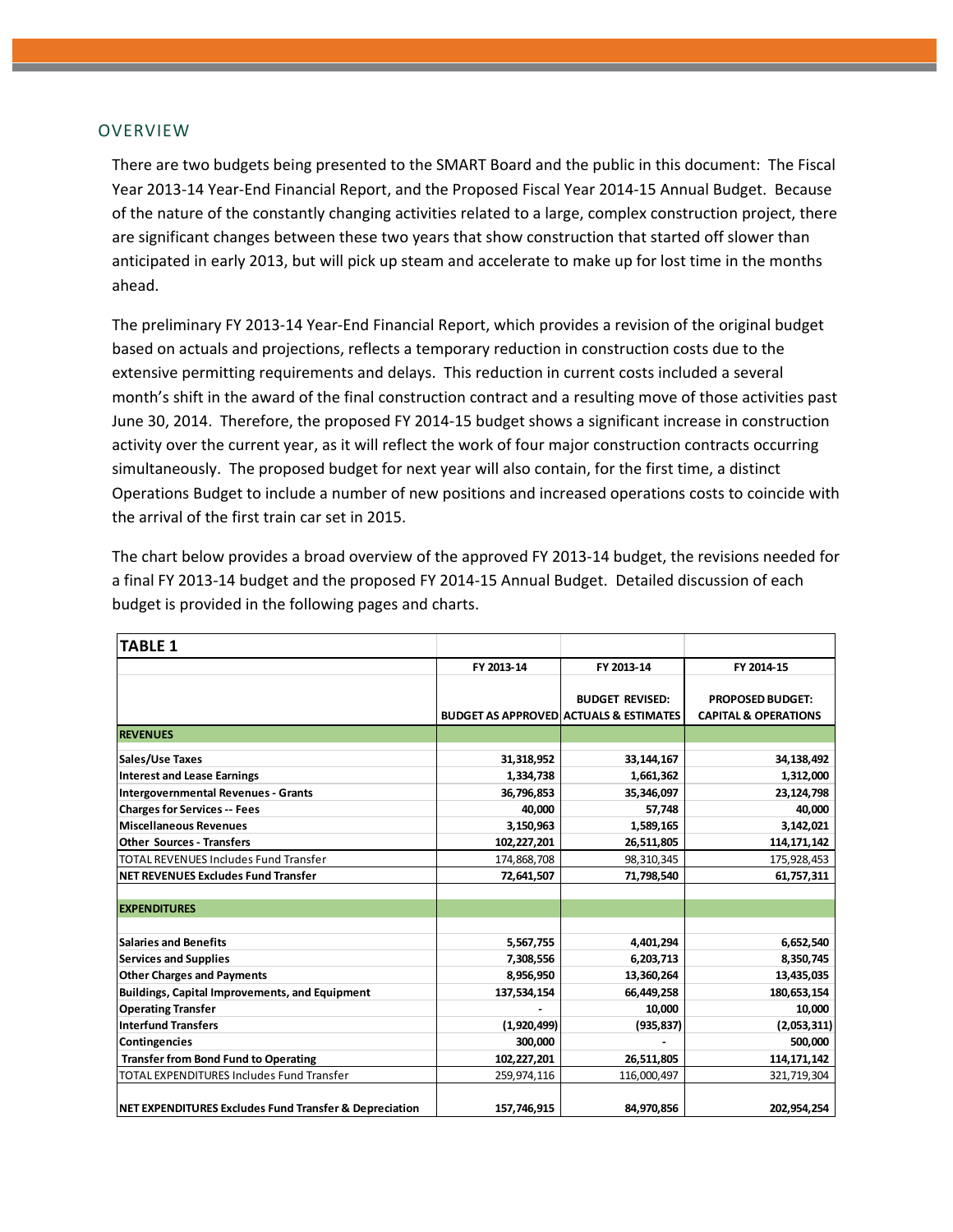# SMART YEAR‐END FINANCIAL REPORT: FY 2013‐14 REVISED FINAL BUDGET

# **SUMMARY**:

The revised Fiscal Year 2013‐14 budget reflects both actual revenues and expenditures to date and projections for the final weeks of the fiscal year**. TABLE 2**, on the following pages, details the recommended changes.

In summary those changes are as follows:

#### Revenues:

Final revenues for FY 2013-14 are projected to be \$71,798,540 (excluding fund transfer). Sales tax receipts are increased from \$31,318,952 to \$33,144,167. The original budget projected a conservative increase over the previous year of 3%. Actual revenues are anticipated to be 5% over the previous year. Investment earnings are revised higher than originally budgeted to reflect earnings gained on Bond funds that were not drawn down as quickly as anticipated in June of 2013. Grant funding is projected to be received at slightly below originally budgeted amounts. This is a result of the tie between grant revenues and expenditures. Amounts not received in the current year are re‐budgeted in FY 2014‐15.

### Expenditures:

Final expenditures for FY 2013‐14 are projected to be \$84,970,856. There are significant reductions in budget at the close of the year as a result of the schedule of construction shifting out of the last construction season (Summer of 2013) and into this season (Summer of 2014). Infrastructure spending, which reflects the bulk of construction expenditures, is reduced by \$53,967,361 from the original budget. The expenditures not incurred in the current year are moved to the new budget in FY 2014‐15, which will show a significant increase over the current year. Similarly, savings in Capital Equipment, which is lower by \$13,446,277, are the result of payments to the rail car manufacturer that were anticipated in the Spring being shifted to the Summer of 2014. Savings in Buildings and Improvements are related to costs in building the Operations and Maintenance Facility occurring after June of 2014 rather than before.

Salaries and benefit costs are decreased in the final budget by \$1,166,461. This is the result of a number of positions remaining vacant. In addition, the revised budget reflects the conversion of several positions from higher to lower level salaries to reflect changing needs. Detail on those changes is described further below.

Other notable changes in expenditures include savings in legal costs of \$221,463 which is the result of hiring an in-house General Counsel and working to avoid legal proceedings wherever possible.

#### Fund Balance:

Fund balance at the close of FY 2013‐14 is projected to be \$216,607,834.

**TABLE 2**, on the next two pages, reflects these changes and the entire FY 2013‐14 Year‐End Financial Report.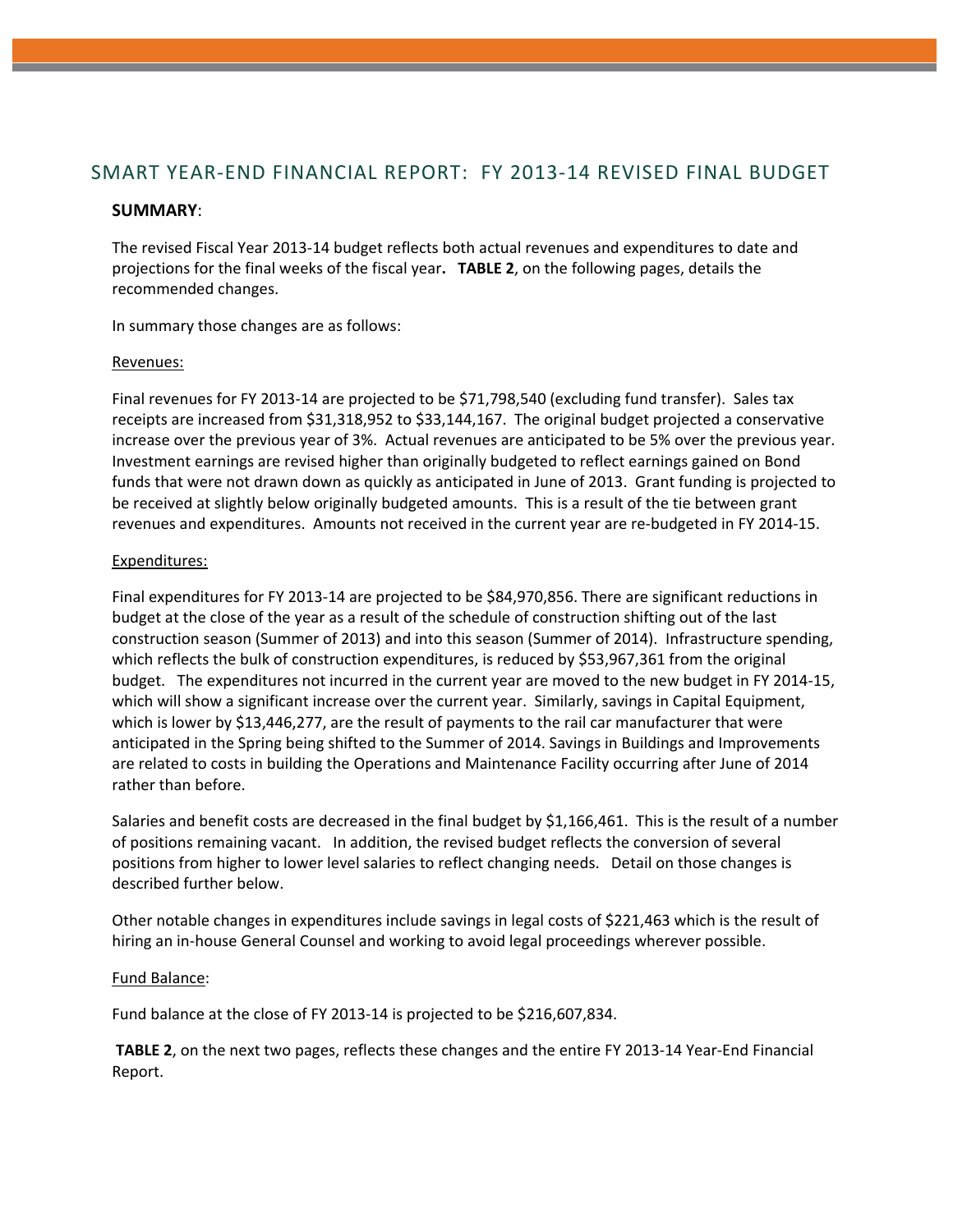# **TABLE 2**

|                                                     | SMART YEAR-END FINANCIAL REPORT: FINAL FY 2013-14 BUDGET |                                                |                                                            |  |  |  |
|-----------------------------------------------------|----------------------------------------------------------|------------------------------------------------|------------------------------------------------------------|--|--|--|
|                                                     | FY 2013-14                                               | FY 2013-14                                     |                                                            |  |  |  |
|                                                     |                                                          |                                                |                                                            |  |  |  |
|                                                     |                                                          | <b>REVISED BUDGET:</b>                         |                                                            |  |  |  |
| <b>Description</b>                                  |                                                          | <b>ORIGINAL BUDGET ACTUALS &amp; ESTIMATES</b> | NOTEABLE OR SIGNIFICANT CHANGES                            |  |  |  |
| <b>REVENUES</b>                                     |                                                          |                                                |                                                            |  |  |  |
| Sales/Use Taxes                                     |                                                          |                                                |                                                            |  |  |  |
| Board of Equalization Cost on Taxes                 | 740,210                                                  | 740,210                                        |                                                            |  |  |  |
| Sales Tax withheld by Trustee                       | 8,456,950                                                | 8,456,950                                      |                                                            |  |  |  |
| Net Sales Tax                                       | 22,121,792                                               | 23,947,007                                     |                                                            |  |  |  |
| <b>Total Sales/Use Taxes</b>                        | 31,318,952                                               | 33,144,167                                     | Growth adjusted to 5%                                      |  |  |  |
|                                                     |                                                          |                                                |                                                            |  |  |  |
| <b>Use of Money/Property</b>                        |                                                          |                                                |                                                            |  |  |  |
| <b>Interest Earnings</b><br>Rent - Real Estate      | 884,738<br>450,000                                       | 1,185,300                                      |                                                            |  |  |  |
| <b>Total Use of Money/Property</b>                  | 1,334,738                                                | 476,062<br>1,661,362                           | Higher fund balances resulted in increased earnings        |  |  |  |
|                                                     |                                                          |                                                |                                                            |  |  |  |
| <b>Intergovernmental Revenues</b>                   |                                                          |                                                |                                                            |  |  |  |
| State - Grant Funds                                 | 4,775,348                                                | 4,231,843                                      | Slight changes as a result of project timing               |  |  |  |
| Federal - ISTEA                                     | 3,014,258                                                | 2,210,015                                      | Shift of construction completion to Fall 2014              |  |  |  |
| <b>Other Governments</b>                            | 552,000                                                  | 404,220                                        | Reduction in reimbursements tied to reduction in work      |  |  |  |
| Measure M - Sonoma County                           | 1,468,621                                                | 5,006,427                                      | Increased funding for Airport Extension                    |  |  |  |
| MTC - Bridge Tolls                                  | 26,986,625                                               | 23,493,593                                     | Shift of reimbursable work to later in 2014                |  |  |  |
| <b>Total Intergovernmental Revenues</b>             | 36,796,853                                               | 35,346,097                                     |                                                            |  |  |  |
|                                                     |                                                          |                                                |                                                            |  |  |  |
| <b>Charges for Services</b>                         |                                                          |                                                |                                                            |  |  |  |
| Other Charges - Fees                                | 40,000                                                   | 57,748                                         |                                                            |  |  |  |
| <b>Total Charges for Services</b>                   | 40,000                                                   | 57,748                                         |                                                            |  |  |  |
| <b>Miscellaneous Revenues</b>                       |                                                          |                                                |                                                            |  |  |  |
| Sale - Lease/Purchase                               |                                                          | 1,300,000                                      | Receipt of cable conduit reimbursements                    |  |  |  |
| Miscellaneous Revenue                               | 1,000                                                    | 66,382                                         | Operation Lifesaver Grant received                         |  |  |  |
| State - EEMP Grant                                  | 649,963                                                  | 40,000                                         | Shift to FY15 as a result of environmental process         |  |  |  |
| Federal - FTA                                       | 2,500,000                                                | 182,783                                        | Shift of Larkspur design funds to next fiscal year         |  |  |  |
| <b>Total Miscellaneous Revenues</b>                 | 3,150,963                                                | 1,589,165                                      |                                                            |  |  |  |
|                                                     |                                                          |                                                |                                                            |  |  |  |
| <b>Other Financing Sources</b>                      |                                                          |                                                |                                                            |  |  |  |
| Revenue Transfer - Bond Funds                       | 102,227,201                                              | 26,511,805                                     | Use of bonds tied to construction expenses                 |  |  |  |
| <b>Total Other Financing Sources</b>                | 102,227,201                                              | 26,511,805                                     |                                                            |  |  |  |
| <b>TOTAL REVENUES Includes Fund Transfer</b>        | 174,868,708                                              | 98,310,345                                     |                                                            |  |  |  |
| <b>NET REVENUES Excludes Fund Transfer</b>          | 72,641,507                                               | 71,798,540                                     |                                                            |  |  |  |
|                                                     |                                                          |                                                |                                                            |  |  |  |
| <b>EXPENDITURES</b>                                 |                                                          |                                                |                                                            |  |  |  |
|                                                     |                                                          |                                                |                                                            |  |  |  |
| <b>Salaries and Benefits</b>                        |                                                          |                                                |                                                            |  |  |  |
| <b>Employee Salaries</b>                            | 4,179,100                                                | 3,324,883                                      |                                                            |  |  |  |
| <b>Employee Benefits</b>                            | 1,388,655                                                | 1,076,411                                      |                                                            |  |  |  |
| <b>Total Salaries and Benefits</b>                  | 5,567,755                                                | 4,401,294                                      | Savings from vacant positions                              |  |  |  |
| <b>Services and Supplies</b>                        |                                                          |                                                |                                                            |  |  |  |
| Communications                                      | 198,543                                                  | 131,075                                        |                                                            |  |  |  |
| Insurance                                           | 411,270                                                  | 341,270                                        | Savings from workers compensation changes                  |  |  |  |
| Maintenance-Operations                              | 351,628                                                  | 557,310                                        | Increased crossing repairs, weed control, homeless cleanup |  |  |  |
| Miscellaneous Expense                               | 18,500                                                   | 18,900                                         |                                                            |  |  |  |
| Office Expense                                      | 112,000                                                  | 110,000                                        |                                                            |  |  |  |
| Postage, Printing, Periodicals                      | 36,025                                                   | 19,500                                         |                                                            |  |  |  |
| Professional/Special Services-Operations            | 843,000                                                  | 676,600                                        | Reduction in flagging costs for other projects             |  |  |  |
| Sonoma County Services - Accounting, Payroll, Claim | 209,100                                                  | 209,100                                        |                                                            |  |  |  |
| Contract Services - Administrative                  | 263,825                                                  | 277,255                                        | Additional Strategic Plan consulting                       |  |  |  |
| Consultant Services - Project                       | 1,454,407                                                | 1,454,407                                      |                                                            |  |  |  |
| Convices and Cupplies continued novt nags           |                                                          |                                                |                                                            |  |  |  |

*Services and Supplies continued next page*

**PAGE 1 of 2**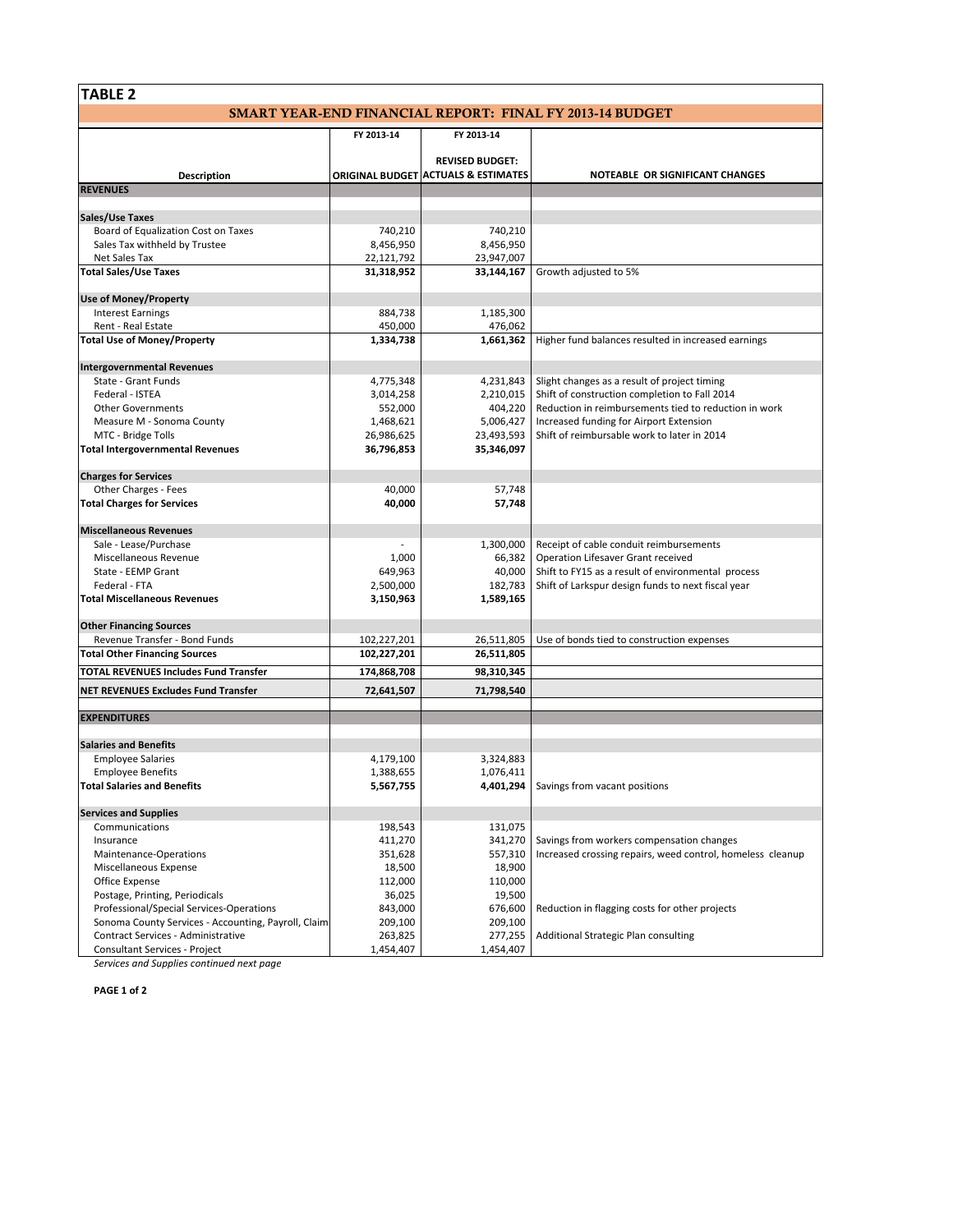|            |            | <b>SMART YEAR-END FINANCIAL REPORT: FINAL FY 2013-14 BUDGET</b> |
|------------|------------|-----------------------------------------------------------------|
|            |            |                                                                 |
| FY 2013-14 | FY 2013-14 |                                                                 |

|                                                              |                          | <b>REVISED BUDGET:</b>                         |                                                        |
|--------------------------------------------------------------|--------------------------|------------------------------------------------|--------------------------------------------------------|
| <b>Description</b>                                           |                          | <b>ORIGINAL BUDGET ACTUALS &amp; ESTIMATES</b> | NOTEABLE OR SIGNIFICANT CHANGES                        |
| <b>Services and Supplies (Continued)</b>                     |                          |                                                |                                                        |
| Board of Equalization Administrative Fees                    | 740,210                  | 740,210                                        |                                                        |
| <b>Legal Services</b>                                        | 702,800                  | 481,337                                        | Savings due to use of in-house counsel                 |
| Public/Legal Notice                                          | 5,000                    | 5,000                                          |                                                        |
| Rents/Leases                                                 | 632,340                  | 619,988                                        |                                                        |
| Computer Software and Hardware                               | 235,428                  | 158,198                                        |                                                        |
| Public Outreach                                              | 255,700                  | 159,682                                        |                                                        |
| Training, Travel                                             | 59,500                   | 45,000                                         |                                                        |
| Gas/Oil                                                      | 32,700                   | 7,882                                          |                                                        |
| Permits/Fees                                                 | 38,980                   | 100,000                                        | Increased cost of environmental permits                |
| Mileage Expense                                              | 30,000                   | 41,000                                         |                                                        |
|                                                              |                          |                                                |                                                        |
| <b>Utilities</b>                                             | 677,600                  | 50,000                                         | Costs shifted to FY15                                  |
| <b>Total Services and Supplies</b>                           | 7,308,556                | 6,203,713                                      |                                                        |
| <b>Other Charges and Payments</b>                            |                          |                                                |                                                        |
| Bond Principal, Interest                                     | 8,456,950                | 8,456,950                                      |                                                        |
| Settlements                                                  |                          | 375                                            |                                                        |
| Depreciation                                                 |                          | 4,517,836                                      | Non-cash adjustment for enterprise accounting          |
| <b>Other Governments</b>                                     | 500,000                  | 385,103                                        |                                                        |
| <b>Total Other Charges</b>                                   | 8,956,950                | 13,360,264                                     |                                                        |
|                                                              |                          |                                                |                                                        |
| <b>Buildings &amp; Capital Improvements (Capital Assets)</b> |                          |                                                |                                                        |
| Land                                                         | 5,208,400                | 2,939,779                                      | Savings from property issues resolution                |
| <b>Buildings &amp; Improvements</b>                          | 4,289,554                | 2,746,918                                      | Shift of operations facility building costs to FY14-15 |
| Equipment                                                    |                          | 130,000                                        | Office build-out for co-location of construction staff |
| Computer Equipment                                           | 46,000                   | 56,000                                         | Purchase of additional server equipment                |
| Capital Equipment - Work in Progress                         | 18,407,207               | 4,960,930                                      | Reduction from shift in vehicle payments to FY14-15    |
| Infrastructure                                               | 109,582,992              | 55,615,632                                     | Shift of Construction costs from 2013 to 2014 season   |
| <b>Total Buildings and Capital Improvements</b>              | 137,534,154              | 66,449,258                                     |                                                        |
| <b>Operating Transfer</b>                                    |                          |                                                |                                                        |
| <b>Operating Transfer</b>                                    | $\overline{\phantom{a}}$ | 10,000                                         |                                                        |
| <b>Total Operating Transfer</b>                              |                          | 10,000                                         |                                                        |
| <b>Interfund Transfers</b>                                   |                          |                                                |                                                        |
| Salaries and Benefits Transfer - Capital                     | (1,920,499)              | (935, 837)                                     |                                                        |
| <b>Total Interfund Transfer</b>                              | (1,920,499)              | (935, 837)                                     |                                                        |
|                                                              |                          |                                                |                                                        |
| Contingencies                                                |                          |                                                |                                                        |
| <b>Operating Contingencies</b>                               | 300,000                  |                                                |                                                        |
| <b>Total Contingencies</b>                                   | 300,000                  |                                                |                                                        |
| <b>Transfer from Bond Fund to Operating</b>                  | 102,227,201              | 26,511,805                                     |                                                        |
| TOTAL EXPENDITURES Includes Fund Transfer                    | 259,974,116              | 116,000,497                                    |                                                        |
| <b>NET EXPENDITURES Excludes Fund Transfer</b>               |                          |                                                |                                                        |
| & Depreciation                                               | 157,746,915              | 84,970,856                                     |                                                        |
| <b>Beginning Fund Balance</b>                                | 228,654,480              | 229,780,151                                    |                                                        |
| <b>Total Revenue</b>                                         | 72,641,507               | 71,798,540                                     |                                                        |
| <b>Total Expenditures</b>                                    | 157,746,915              | 84,970,856                                     |                                                        |
| <b>Audit Adjustments</b>                                     |                          |                                                |                                                        |
| <b>Change in Fund Balance</b>                                | (85, 105, 409)           | (13, 172, 317)                                 |                                                        |
| <b>FUND BALANCE (Ending)</b>                                 | 143,549,072              | 216,607,834                                    |                                                        |

**PAGE 2 of 2**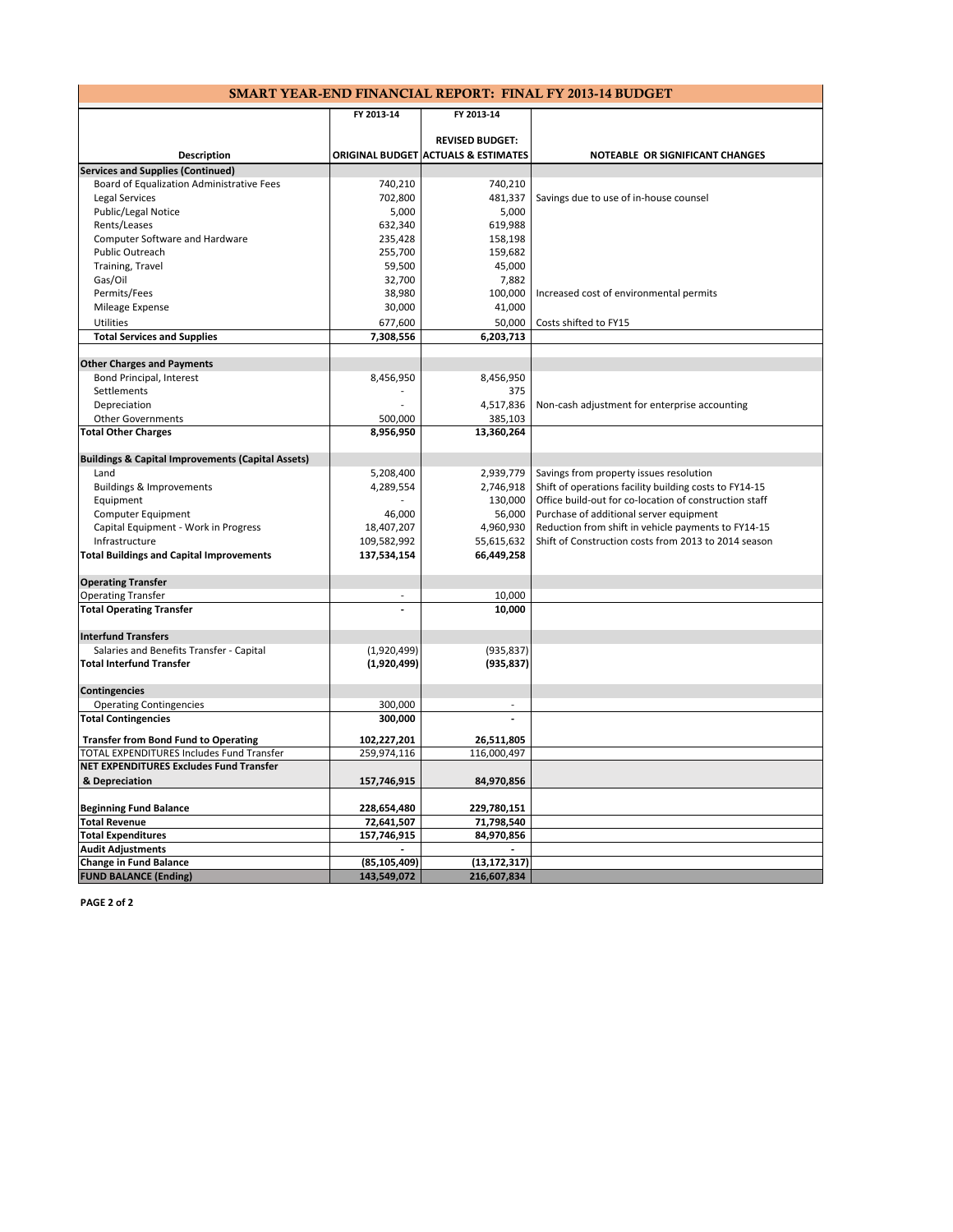# **REVISED PERSONNEL AND POSITION AUTHORIZATION FY 2013‐14**

In addition to revising and adopting a final budget for FY 2013‐14, there were three changes implemented in May. As a result of two high level staff departures in our Planning and Outreach Divisions, we restructured positions in a manner that will save SMART on salary and benefit costs in the future, and allow current staff to be promoted into those positions. Those position changes are as follows:

- 1. Addition of 1.0 FTE Community Outreach Coordinator.
- 2. Deletion of 1.0 FTE Planning Manager and addition of 1.0 FTE Senior Planner.
- 3. Deletion of 1.0 FTE Associate Planner and addition of 1.0 FTE Assistant Planner.

Final revised FY 2013‐14 Position Authorizations are on the following page in **TABLE 3**.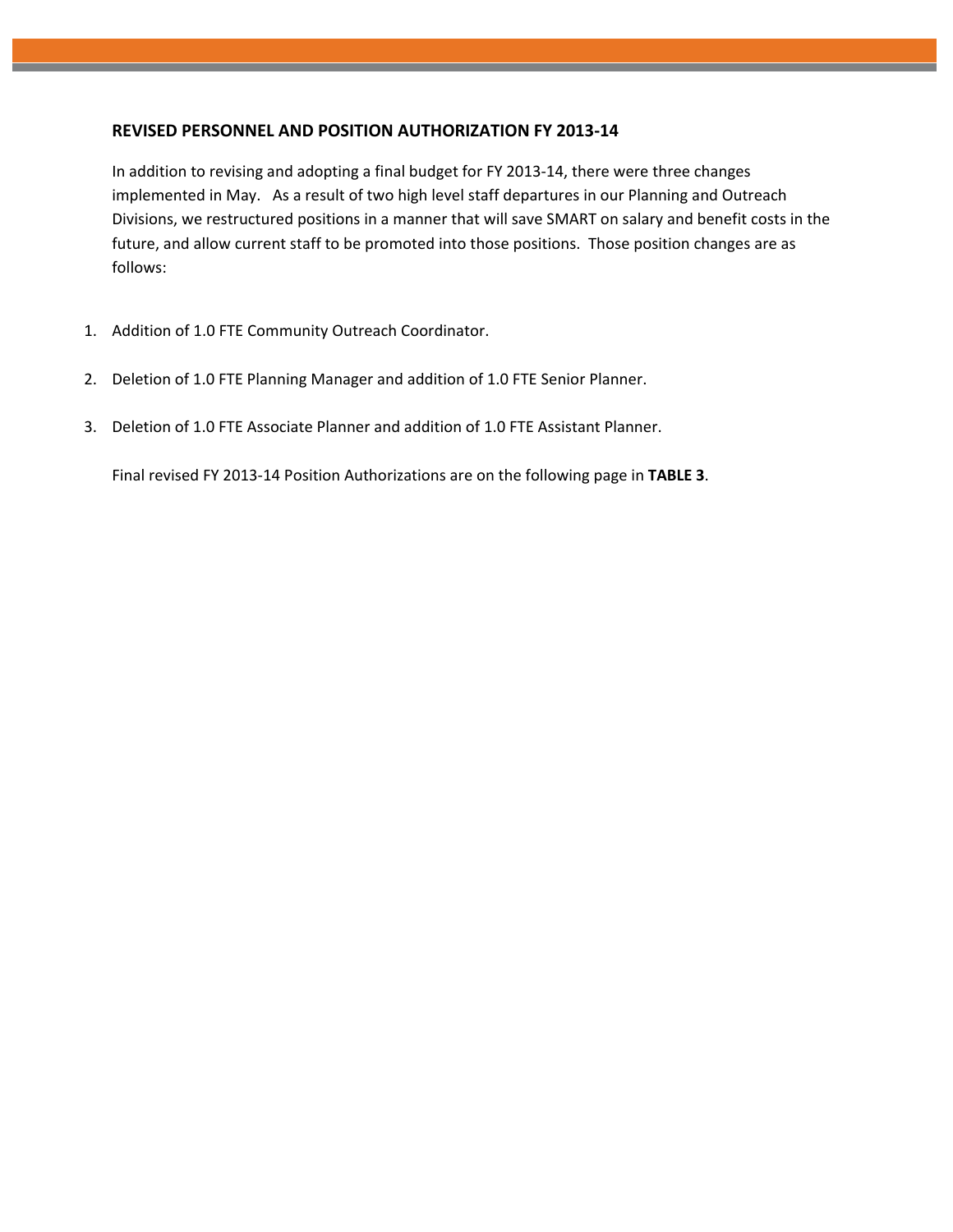# **TABLE 3**

# **Fiscal Year 2013‐14 : SMART Position Authorization ‐ REVISED**

| Position                                   | <b>FTE</b>              |         | <b>Salary Range</b> |
|--------------------------------------------|-------------------------|---------|---------------------|
|                                            |                         | Low     | High                |
| <b>Access Control Manager</b>              | 1                       | 100,000 | 125,000             |
| Accountant                                 | $\mathbf 1$             | 55,000  | 70,000              |
| Administrative Analyst/ Contracts          | $\mathbf{1}$            | 65,000  | 85,000              |
| Administrative Services Manager            | 1                       | 55,000  | 91,000              |
| Assistant Engineer *                       | 3                       | 70,000  | 90,000              |
| Assistant Planner*                         | $\mathbf{1}$            | 55,000  | 73,000              |
| <b>Chief Engineer</b>                      | 1                       | 157,000 | 189,000             |
| <b>Chief Financial Officer</b>             | 1                       |         | 180,000             |
| Clerk of the Board                         | $\mathbf 1$             | 58,000  | 76,000              |
| Community Outreach Coordinator             | $\mathbf 1$             | 55,000  | 75,000              |
| <b>Community Outreach Specialist</b>       | $\overline{\mathbf{c}}$ | 80,000  | 115,000             |
| <b>Construction Manager *</b>              | $\mathbf{1}$            | 150,000 | 180,000             |
| Contracts Manager/Procurement *            | $\mathbf{1}$            | 82,000  | 125,000             |
| <b>Deputy Operations Manager</b>           | 1                       | 115,000 | 140,000             |
| Deputy Project Manager *                   | 1                       | 157,000 | 189,000             |
| <b>Executive Assistant</b>                 | $\mathbf{1}$            | 45,000  | 70,000              |
| <b>Fiscal Manager</b>                      | $\mathbf{1}$            | 89,700  | 132,000             |
| <b>General Counsel</b>                     | 1                       | 175,000 | 190,000             |
| <b>General Manager</b>                     | $\mathbf{1}$            |         | 246,000             |
| Human Resources Manager                    | $\mathbf 1$             | 115,000 | 129,111             |
| Human Resources Principal Analyst          | $\mathbf 1$             | 94,000  | 115,000             |
| <b>Information Systems Specialist</b>      | $\mathbf 1$             | 115,000 | 129,111             |
| Junior Engineer *                          | 4                       | 60,000  | 80,000              |
| <b>Office Assistant</b>                    | 4                       | 41,600  | 44,000              |
| <b>Operations Manager</b>                  | $\mathbf{1}$            | 153,000 | 185,000             |
| Programming and Grants Manager             | $\mathbf{1}$            | 98,000  | 140,000             |
| Project Controls Manager *                 | $\mathbf{1}$            | 120,000 | 142,000             |
| Project Extra hires *                      |                         |         | \$50,000 total      |
| Quality Manager *                          | 1                       | 85,000  | 120,000             |
| Rail Safety and Compliance Officer         | 1                       | 85,000  | 125,000             |
| <b>Real Estate Assistant</b>               | $\mathbf{1}$            | 48,000  | 73,000              |
| Real Estate Property Manager               | 1                       | 130,000 | 161,000             |
| Safety and Security Manager *              | 1                       | 90,000  | 120,000             |
| Senior Administrative Assistant            | $\mathbf 1$             | 45,000  | 70,000              |
| Senior Planner                             | 1                       | 75,000  | 100,000             |
| Senior Rail Engineer *                     | $\mathbf 1$             | 130,000 | 161,000             |
| Superintendent of Vehicle Maintenance      | $\mathbf{1}$            | 90,000  | 110,000             |
| <b>Supervisor Controller</b>               | $\mathbf{1}$            | 80,538  | 95,118              |
| Vehicle Maintenance Supervisor             | $\mathbf{1}$            | 82,000  | 100,000             |
| Parts Supervisor                           | $\mathbf{1}$            | 82,000  | 100,000             |
| Parts Clerk                                | $\mathbf{1}$            | 42,000  | 60,000              |
| Superintendent Maintenance of Right-of-way | $\mathbf{1}$            | 90,000  | 110,000             |
| <b>Total Full Time Equivalents (FTE)</b>   | 50                      |         |                     |
| * Denotes Limited-Term Project Position    |                         |         |                     |

\* Denotes Limited‐Term Project Position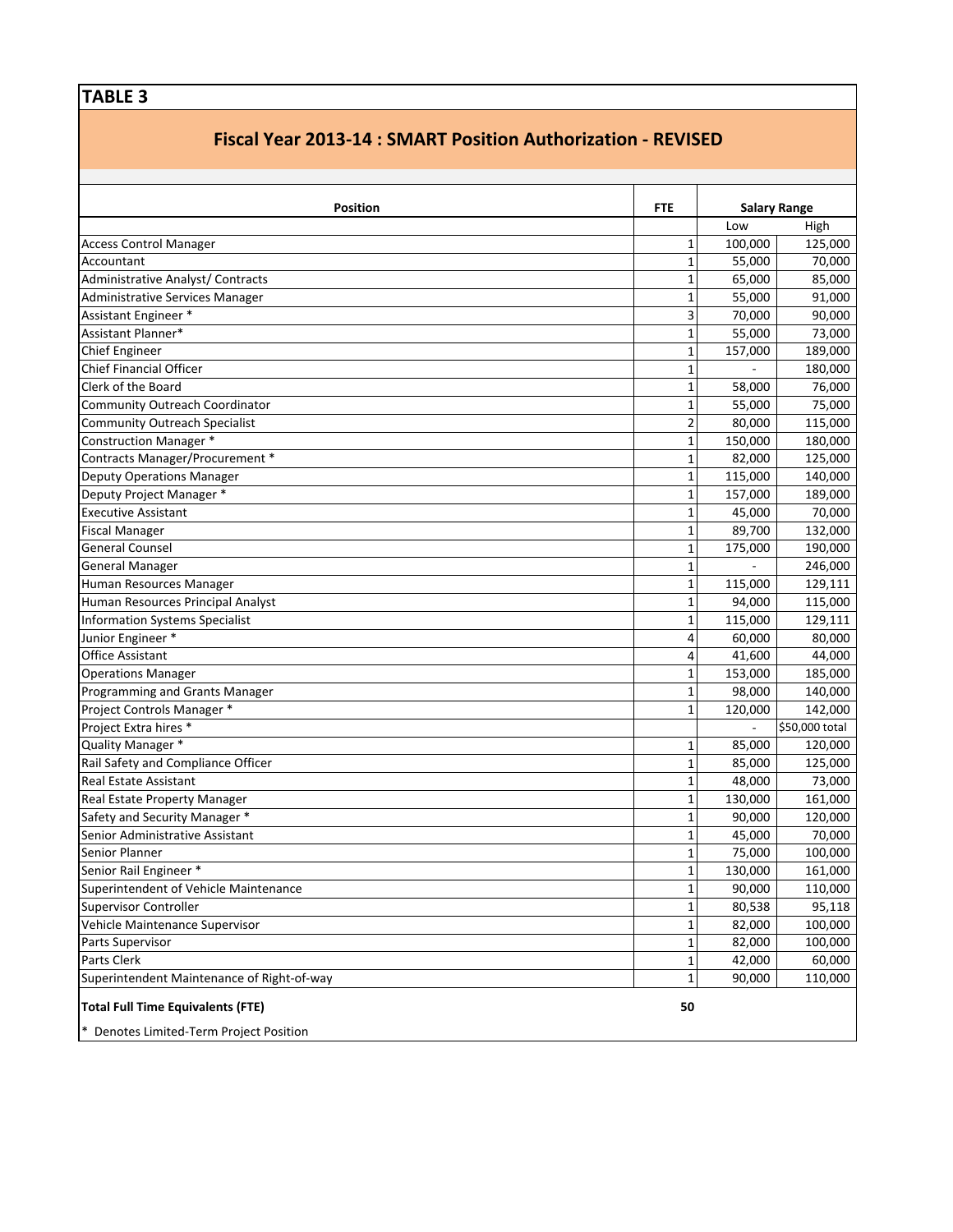# SMART PRELIMINARY BUDGET: FY 2014‐15 PROPOSED BUDGET

### **SUMMARY**

In the coming year, there will be an exponential increase in project activities up and down SMART's 43‐ mile Initial Operating Segment (Phase 1). All four major construction contracts will be moving at full steam. By the end of the next fiscal year, all but final touches will be in place at our new Operations and Maintenance Facility on Airport Boulevard. Testing of track, signals and brand new train cars will be happening throughout Sonoma and Marin. Initial work to replace the Haystack Landing Bridge will be well underway and all 10 station sites will be close to complete. Several segments of the SMART pathway will be constructed and all 41 at‐grade crossings improvements funded by federal ISTEA grants will be complete. Internally, the SMART operations department will be growing and taking shape in connection with the arrival of first train car set in Spring of 2015. Almost 30 new people will be hired to test the new trains and begin to maintain the new rail improvements as they are completed by the construction contractors.

Expenditure amounts in the SMART FY 2014‐15 budget will reflect this tremendous growth in activity. Total expenditures (excluding transfers) are currently projected to be \$202,954,254. Total revenues, excluding transfers, will be \$61,757,311. These revenues and expenditures will be divided into two budgets next year: Capital and Operating. There are agency administrative costs that apply to both budgets; for now, however, SMART administration is combined with the Capital Budget for consistency and transparency around the total costs of delivering the capital project.

# **SMART CAPITAL BUDGET**

The SMART Capital Budget in FY 2014‐15 contains all the expenditures and revenues needed to continue progress on the Phase 1 construction project, including staff, construction and engineering contracts, agency insurance, supplies, and related administrative costs.

# Revenues:

Revenues budgeted in the Capital Budget in FY 2014‐15 total \$57,176,106. Of that amount \$29,604,087 will come from Sales Tax. Although the growth in sales tax has been strong in the past three years, we are again budgeting for a moderate 3% increase in the budget as a conservative but reasonable projection. Some of that revenue will be used to balance the Operating Budget, therefore the amount shown in the Capital Budget represents only partial receipts. Interest earnings will be lower as a result of the drawdown of \$114,171,142 in bond funds to pay project costs. Intergovernmental (grant) revenue will decrease in FY 2014‐15 by \$12,238,099 over FY 2013‐14 as a result of a shift from grant funds provided by the State and our regional partners to the use of bond funds.

#### Expenditures:

Salary and benefits cost for the Capital Budget are anticipated to be \$5,092,533. This is an increase of \$691,239 over FY 2013‐14 due to several changes. First, there are several vacant positions currently and the budget assumes that those positions are filled during the course of the year. Second, the budget assumes a 2% cost‐of‐living increase for existing staff. SMART has not provided cost‐of‐living increases for staff in four years while benefit and other costs borne by staff have increased. Finally, the budget assumes a projected increase of 5% in health care benefit costs, which will change during the course of the year.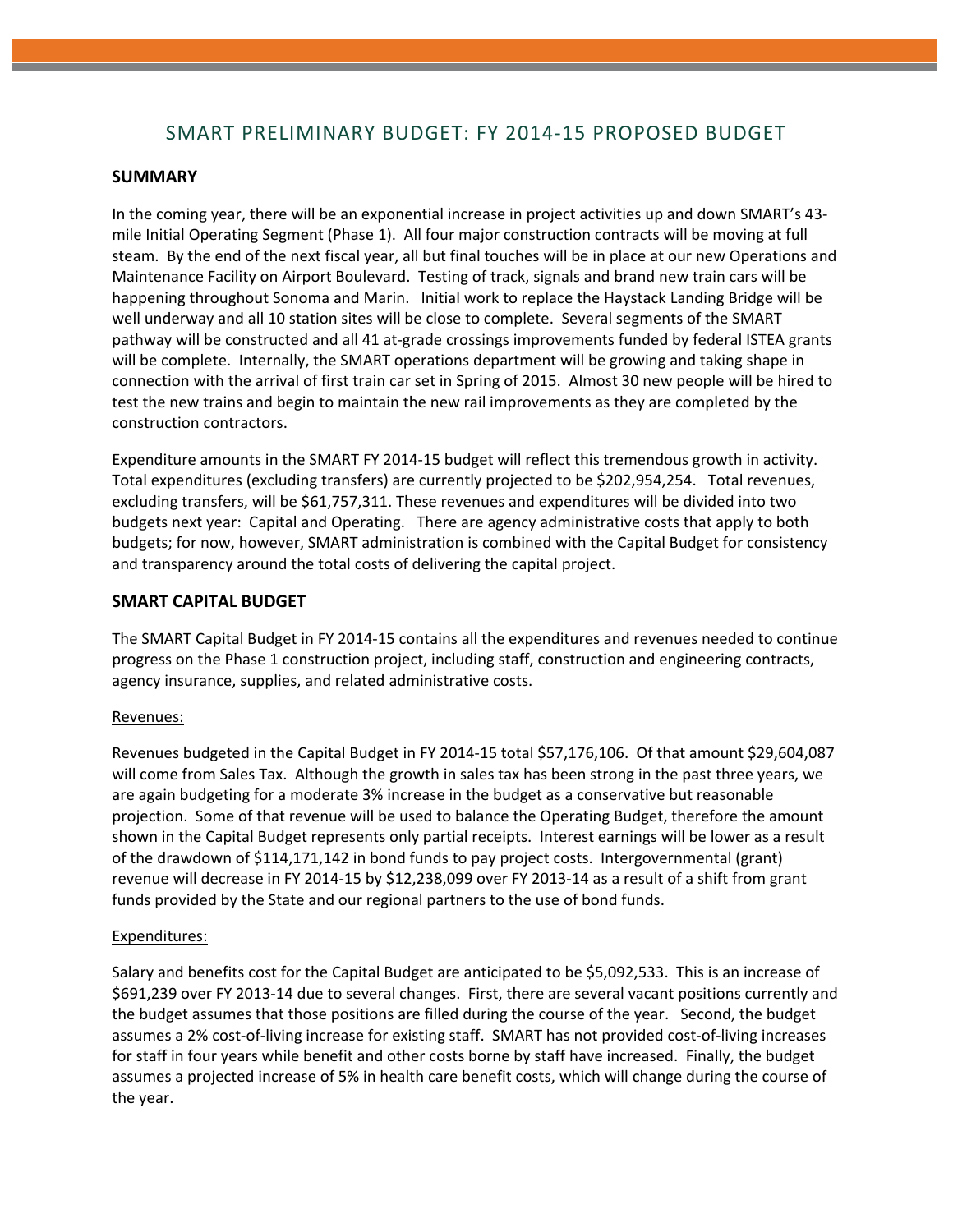Other notable changes in costs include:

- Insurance costs projected at \$868,771 are due to the addition of rail testing of the new vehicles in 2015. Because the trains will be running at full speed on our right‐of‐way, insurers will require a much higher price for coverage. Final costs will not be known until later in the year following our procurement effort.
- Project consulting services are increased in the coming year by \$602,323 to account for increases in environmental monitoring, bridge engineering and other project related needs.
- Administrative contracts will increase to pay for increased personnel services contracts related to new operations staff. These include new drug testing, medical and other screenings necessary for train staff. Additional funds are provided to assist with completion of the Strategic Plan in the coming months.
- In addition to Board approved position changes at the end of FY 2013‐14, the proposed budget contains two position changes that result in no budget impact: conversion of an Assistant Engineer to a Junior Engineer, and conversion of an Office Assistant to an Accounting and Payroll Assistant.
- Buildings and Improvements costs of \$17,169,197 will fund construction of the Operations and Maintenance Facility and related costs in the budget.
- Capital Equipment expenditures of \$21,737,498 will pay for new rail vehicles being manufactured and delivered during the Fiscal Year.
- All other construction costs on the rail and pathway can be found in the Infrastructure line, which will be \$139,375,581 in FY 2014‐15. This includes all payments to our four major construction contractors.

#### Fund Balance:

The closing fund balance for Fiscal Year 2014‐15 is projected to be \$75,410,892.

**TABLE 4** on the next page details the FY 2014‐15 proposed Capital Budget. Other notable changes are briefly explained in the row next to the proposed amount. Position authorizations are outlined in **TABLE 6** following discussion of the Operations Budget.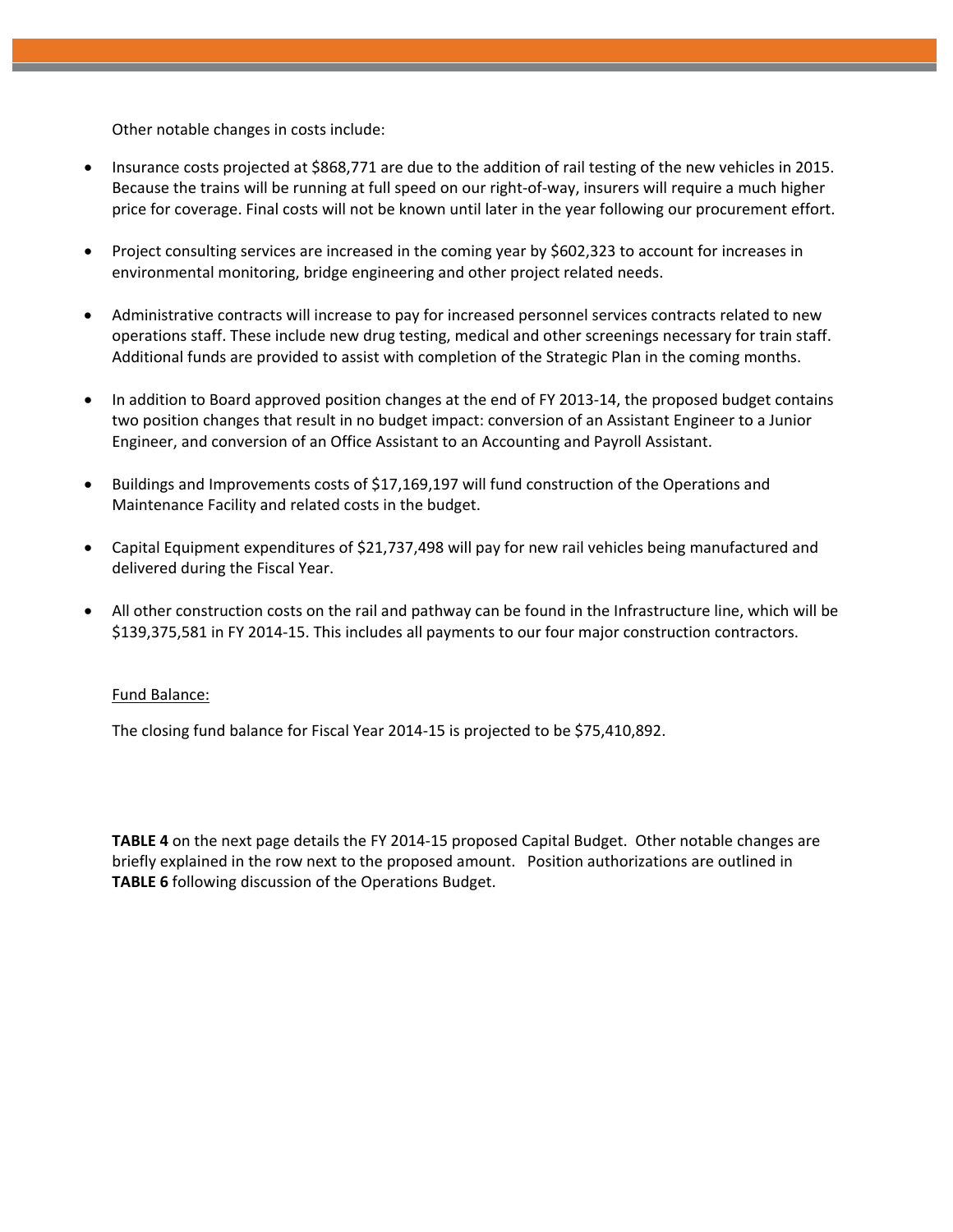| TABLE 4                                                       |                                        |                                          |                                                                                                                      |  |  |
|---------------------------------------------------------------|----------------------------------------|------------------------------------------|----------------------------------------------------------------------------------------------------------------------|--|--|
|                                                               |                                        | <b>SMART PROPOSED BUDGET: FY 2014-15</b> |                                                                                                                      |  |  |
| <b>CAPITAL BUDGET</b>                                         |                                        |                                          |                                                                                                                      |  |  |
| Description                                                   | FY 2013-14<br><b>BUDGET AS REVISED</b> | FY 2014-15<br>PROPOSED BUDGET            | NOTEABLE OR SIGNIFICANT CHANGES                                                                                      |  |  |
| <b>REVENUES</b>                                               |                                        |                                          |                                                                                                                      |  |  |
|                                                               |                                        |                                          |                                                                                                                      |  |  |
| Sales/Use Taxes                                               |                                        |                                          |                                                                                                                      |  |  |
| Board of Equalization Cost on Taxes                           | 740,210                                | 778,930                                  |                                                                                                                      |  |  |
| Sales Tax withheld by Trustee                                 | 8,456,950                              | 8,456,950                                |                                                                                                                      |  |  |
| Net Sales Tax<br><b>Total Sales/Use Taxes</b>                 | 23,947,007                             | 20,368,207                               |                                                                                                                      |  |  |
|                                                               | 33,144,167                             |                                          | 29,604,087   Partial amount: Tax divided between Capital and Operating Budgets                                       |  |  |
| <b>Use of Money/Property</b>                                  |                                        |                                          |                                                                                                                      |  |  |
| <b>Interest Earnings</b>                                      | 1,185,300                              | 835.000                                  | Reduction due to drawdown of fund balances                                                                           |  |  |
| Rent - Real Estate                                            | 476,062                                | 477,000                                  |                                                                                                                      |  |  |
| <b>Total Use of Money/Property</b>                            | 1,661,362                              | 1,312,000                                |                                                                                                                      |  |  |
|                                                               |                                        |                                          |                                                                                                                      |  |  |
| <b>Intergovernmental Revenues</b>                             |                                        |                                          |                                                                                                                      |  |  |
| State - Grant Funds                                           | 4,231,843                              | 51,700                                   | Completion of drawdown of State provided grants                                                                      |  |  |
| Federal - ISTEA                                               | 2,210,015                              | 1,468,159                                |                                                                                                                      |  |  |
| <b>Other Governments</b>                                      | 404,220                                | 472,753                                  |                                                                                                                      |  |  |
| Measure M - Sonoma County                                     | 5,006,427<br>23,493,593                | 1,000,000                                | Use of allocation for rail complete, pathway funding in FY15                                                         |  |  |
| MTC - Bridge Tolls<br><b>Total Intergovernmental Revenues</b> | 35,346,097                             | 20,115,386<br>23,107,998                 | Continued use and final drawdown of MTC funds for project                                                            |  |  |
|                                                               |                                        |                                          |                                                                                                                      |  |  |
| <b>Charges for Services</b>                                   |                                        |                                          |                                                                                                                      |  |  |
| Other Charges - Fees                                          | 57,748                                 | 10,000                                   |                                                                                                                      |  |  |
| <b>Total Charges for Services</b>                             | 57,748                                 | 10,000                                   |                                                                                                                      |  |  |
|                                                               |                                        |                                          |                                                                                                                      |  |  |
| <b>Miscellaneous Revenues</b>                                 |                                        |                                          |                                                                                                                      |  |  |
| Sale - Lease/Purchase                                         | 1,300,000                              |                                          | Reimbursement for cable infrastructure complete                                                                      |  |  |
| Miscellaneous Revenue                                         | 66,382                                 | 1,000                                    | Reimbursement based, currently unanticipated                                                                         |  |  |
| State - EEMP Grant                                            | 40,000                                 | 602,411                                  | Pathway funding                                                                                                      |  |  |
| Federal - FTA                                                 | 182,783                                |                                          | 2,538,610 Larkspur extension design funds                                                                            |  |  |
| <b>Total Miscellaneous Revenues</b>                           | 1,589,165                              | 3,142,021                                |                                                                                                                      |  |  |
| <b>Other Financing Sources</b>                                |                                        |                                          |                                                                                                                      |  |  |
| Revenue Transfer - Bond Funds                                 | 26,511,805                             | 114,171,142                              |                                                                                                                      |  |  |
| <b>Total Other Financing Sources</b>                          | 26,511,805                             |                                          | 114,171,142 Drawdown of Bond funds                                                                                   |  |  |
|                                                               |                                        |                                          |                                                                                                                      |  |  |
| <b>TOTAL REVENUES Includes Fund Transfer</b>                  | 98,310,345                             | 171,347,248                              |                                                                                                                      |  |  |
| <b>NET REVENUES Excludes Fund Transfer</b>                    | 71,798,540                             | 57,176,106                               |                                                                                                                      |  |  |
|                                                               |                                        |                                          |                                                                                                                      |  |  |
| <b>EXPENDITURES</b>                                           |                                        |                                          |                                                                                                                      |  |  |
| <b>Salaries and Benefits</b>                                  |                                        |                                          |                                                                                                                      |  |  |
| <b>Employee Salaries</b>                                      | 3,324,883                              | 3,844,263                                |                                                                                                                      |  |  |
| <b>Employee Benefits</b>                                      | 1,076,411                              | 1,248,270                                |                                                                                                                      |  |  |
| <b>Total Salaries and Benefits</b>                            | 4,401,294                              | 5,092,533                                | Assumes filling of vacant positions                                                                                  |  |  |
|                                                               |                                        |                                          |                                                                                                                      |  |  |
| <b>Services and Supplies</b>                                  |                                        |                                          |                                                                                                                      |  |  |
| Communications                                                | 131,075                                |                                          | 151,514 Increased cost of phones, technology with more staff                                                         |  |  |
| Insurance                                                     | 341,270                                |                                          | 868,771 Associated with start of testing                                                                             |  |  |
| Maintenance-Operations                                        | 557,310                                |                                          | 13,000 Primarily now located in Operations                                                                           |  |  |
| Miscellaneous Expense                                         | 18,900                                 |                                          | 28,500 Includes memberships and other staff development costs                                                        |  |  |
| Office Expense                                                | 110,000                                |                                          | 131,644 Increased use of printers, other supplies                                                                    |  |  |
| Postage, Printing, Periodicals                                | 19,500                                 |                                          | 24,230 Plan document printing, other materials                                                                       |  |  |
| Professional/Special Services-Operations                      | 676,600                                |                                          | Moved to Operations                                                                                                  |  |  |
| Sonoma County Services - Accounting, Payroll, Claim           | 209,100                                | 232,560                                  | Accounting, payroll, claim services                                                                                  |  |  |
| Contract Services - Administrative                            | 277,255                                | 356,927                                  | Increase related to hiring of operations staff (testing, recruitment)                                                |  |  |
| Consultant Services - Project                                 | 1,454,407                              | 2,056,730                                | Increased engineering and environmental consultants                                                                  |  |  |
| Board of Equalization Administrative Fees                     | 740,210                                | 778,930                                  |                                                                                                                      |  |  |
| <b>Legal Services</b>                                         | 481,337                                | 705,000                                  | Prior year savings not assumed in ongoing legal costs                                                                |  |  |
| Public/Legal Notice<br>Rents/Leases                           | 5,000                                  | 18,000                                   |                                                                                                                      |  |  |
|                                                               | 619,988                                | 302,779                                  | 646,572 Petaluma Office Space                                                                                        |  |  |
| Computer Software and Hardware<br>Public Outreach             | 158,198<br>159,682                     | 237,350                                  | Increased GIS and Design software costs, ongoing licenses, computers<br>More safety outreach associated with testing |  |  |
| Training, Travel                                              | 45,000                                 |                                          | 98,420 Travel to Colorado for testing                                                                                |  |  |
| Gas/Oil                                                       | 7,882                                  |                                          |                                                                                                                      |  |  |
| Permits/Fees                                                  | 100,000                                | 5,000                                    | Completion of permitting                                                                                             |  |  |
| Mileage Expense                                               | 41,000                                 | 43,620                                   |                                                                                                                      |  |  |
| Utilities                                                     | 50,000                                 |                                          | Assumption of costs in infrastructure line                                                                           |  |  |
| <b>Total Services and Supplies</b>                            | 6,203,713                              | 6,699,547                                |                                                                                                                      |  |  |

**PAGE 1 of 2**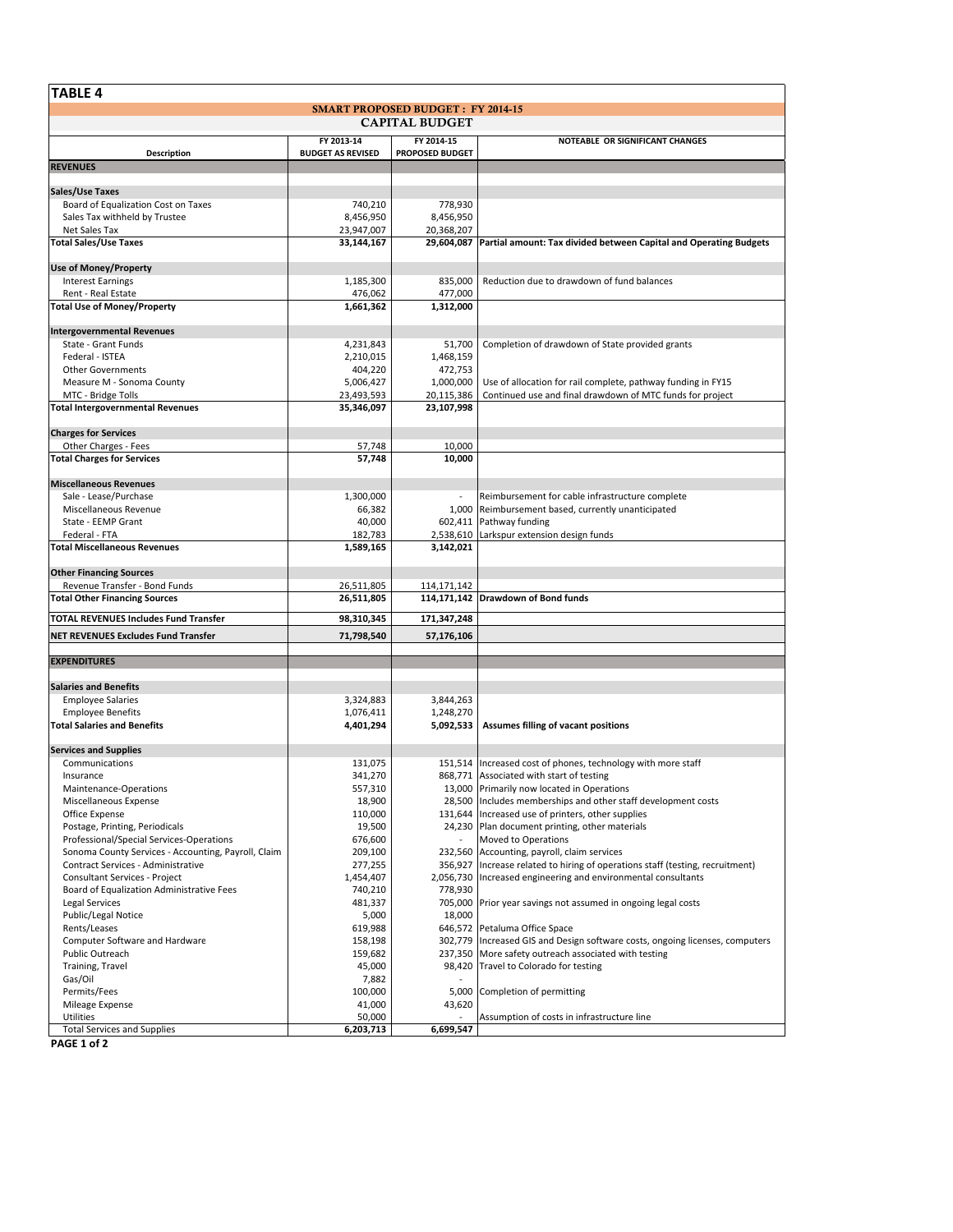| <b>SMART PROPOSED BUDGET: FY 2014-15</b>                     |                          |                        |                                                              |  |
|--------------------------------------------------------------|--------------------------|------------------------|--------------------------------------------------------------|--|
| <b>CAPITAL BUDGET</b>                                        |                          |                        |                                                              |  |
|                                                              | FY 2013-14               | FY 2014-15             | NOTEABLE OR SIGNIFICANT CHANGES                              |  |
| <b>Description</b>                                           | <b>BUDGET AS REVISED</b> | <b>PROPOSED BUDGET</b> |                                                              |  |
| <b>Other Charges and Payments</b>                            |                          |                        |                                                              |  |
| Bond Principal, Interest                                     | 8,456,950                | 8,456,950              |                                                              |  |
| Settlements                                                  | 375                      |                        |                                                              |  |
| Depreciation                                                 | 4,517,836                | 4,593,908              | Non-cash adjustment for enterprise accounting                |  |
| <b>Other Governments</b>                                     | 385,103                  | 384,177                |                                                              |  |
| <b>Total Other Charges</b>                                   | 13,360,264               | 13,435,035             |                                                              |  |
| <b>Buildings &amp; Capital Improvements (Capital Assets)</b> |                          |                        |                                                              |  |
| Land                                                         | 2,939,779                |                        | 1,000,877 Reduction following resolution of ROW issues       |  |
| <b>Buildings &amp; Improvements</b>                          | 2,746,918                |                        | 17,169,197 Operations and Maintenance Facility construction  |  |
| Equipment                                                    | 130,000                  |                        | 500,000 Station, fare and other equipment related to service |  |
| Computer Equipment                                           | 56,000                   |                        |                                                              |  |
| Capital Equipment - Work in Progress                         | 4,960,930                |                        | 21,737,498 Rail Vehicle Payments                             |  |
| Infrastructure                                               | 55,615,632               | 139,375,581            | Increase in construction activity on 44 miles                |  |
| <b>Total Buildings and Capital Improvements</b>              | 66,449,258               | 179,783,154            |                                                              |  |
| <b>Operating Transfer</b>                                    |                          |                        |                                                              |  |
| <b>Operating Transfer</b>                                    | 10,000                   | 10,000                 |                                                              |  |
| <b>Total Operating Transfer</b>                              | 10,000                   | 10.000                 |                                                              |  |
|                                                              |                          |                        |                                                              |  |
| <b>Interfund Transfers</b>                                   |                          |                        |                                                              |  |
| Salaries and Benefits Transfer - Capital                     | (935, 837)               | (2,053,311)            |                                                              |  |
| <b>Total Interfund Transfer</b>                              | (935, 837)               | (2,053,311)            |                                                              |  |
| <b>Contingencies</b>                                         |                          |                        |                                                              |  |
| <b>Operating Contingencies</b>                               | $\sim$                   | $\sim$                 |                                                              |  |
| <b>Total Contingencies</b>                                   | $\overline{a}$           |                        |                                                              |  |
| <b>Transfer from Bond Fund to Operating</b>                  | 26,511,805               | 114,171,142            |                                                              |  |
| TOTAL EXPENDITURES Includes Fund Transfer                    | 116,000,497              | 317,138,098            |                                                              |  |
| <b>NET EXPENDITURES Excludes Fund Transfer</b>               |                          |                        |                                                              |  |
| & Depreciation                                               | 84,970,856               | 198,373,048            |                                                              |  |
|                                                              |                          |                        |                                                              |  |
| <b>Beginning Fund Balance</b>                                | 229,780,151              | 216,607,834            |                                                              |  |
| <b>Total Revenue</b>                                         | 71,798,540               | 57,176,106             |                                                              |  |
| <b>Total Expenditures</b>                                    | 84,970,856               | 198,373,048            |                                                              |  |
| <b>Audit Adjustments</b>                                     | $\sim$                   |                        |                                                              |  |
| <b>Change in Fund Balance</b>                                | (13, 172, 317)           | (141, 196, 942)        |                                                              |  |
| <b>FUND BALANCE (Ending)</b>                                 | 216,607,834              | 75,410,892             |                                                              |  |

**PAGE 2 of 2**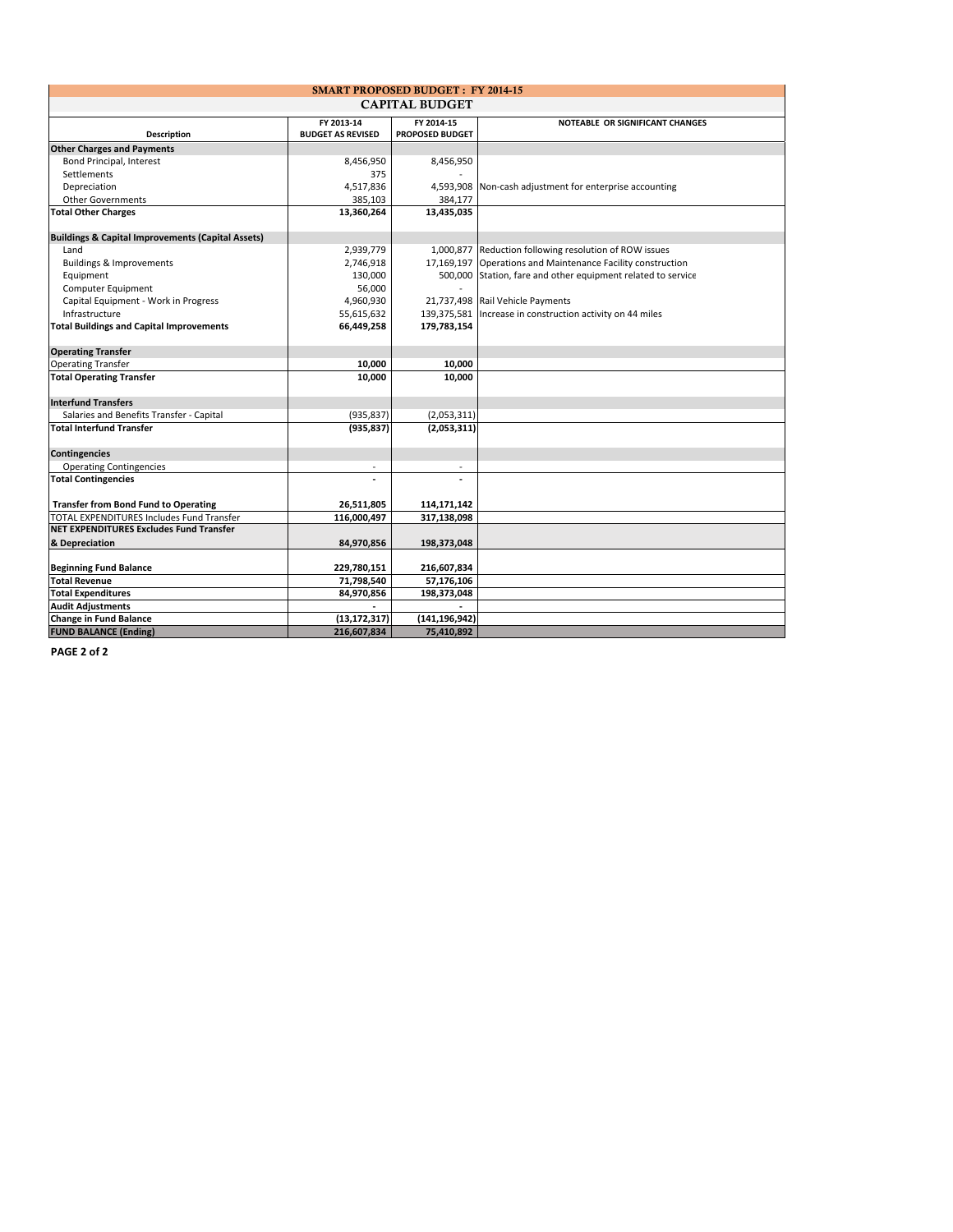# **SMART OPERATIONS BUDGET**

The proposed budget for Fiscal Year 2014‐15 contains, for the first time, a separate Operations Budget to include a number of new positions and necessary operating expenditures at a total cost of \$4,581,205. While SMART has had an operating railroad for some time, those operations have been limited to dispatching infrequent freight trains and controlling access and safety on the rail line. Administrative support of operations are still carried in the Capital Budget in the current year since the bulk of the administrative costs are tracked as part of the capital project. In future years, those costs will be moved over to link more closely to operations. There are two main activities for which a significant increase in operating costs is required: first, the arrival of the first train car set for testing in 2015 and second, the turnover of completed project infrastructure back to SMART for maintenance, testing and operations.

Operations consultants and staff have already been involved in the planning, design and construction management of the rail infrastructure, train control and communications systems and the procurement of SMART's passenger vehicles and other facilities. Their involvement has been key to planning the delivery of rail service to Marin and Sonoma Counties. In addition, considerable activity now is focused on obtaining regulatory approvals from the Federal Railroad Administration (FRA), and the California Public Utilities Commission (PUC), setting up safety procedures and programs, and preparing for vehicle testing.

Operations will have three functional divisions, each organized around a set of basic interrelated functions. These are:

1. The Transportation Division, which staffs and moves the trains themselves. This division includes Controller/Supervisors who dispatch trains, monitor train movement and train handling, provide field supervision, and training (or re‐training when required), and Engineer/Operators and Conductor/Train Hosts.

2. The Vehicle Maintenance Division, staffed by maintenance technicians and utility personnel who maintain, repair, clean and service SMART's passenger cars, as well as the mobile equipment needed to maintain our infrastructure and respond to urgent problems that will inevitably arise. Careful adherence to federally‐required inspection and maintenance procedures and calendars and thorough record keeping are standard.

3. The Maintenance of Way Division, which maintains tracks, bridges, stations, buildings, grade crossing warning devices (gates, flashers, bells), miscellaneous electronic equipment, and the train signal system which is the key to safety in railroad operation. This division will also oversee maintenance of the SMART Pathway.

In the proposed FY 2014‐15 budget, we have included authorization for 29 Operations positions. The number, title and salary ranges of positions are detailed further below in **TABLE 6**, the Position Authorization table for the entire FY 2014‐15 budget. Operations staff are listed separately on page 2 of **Table 6**.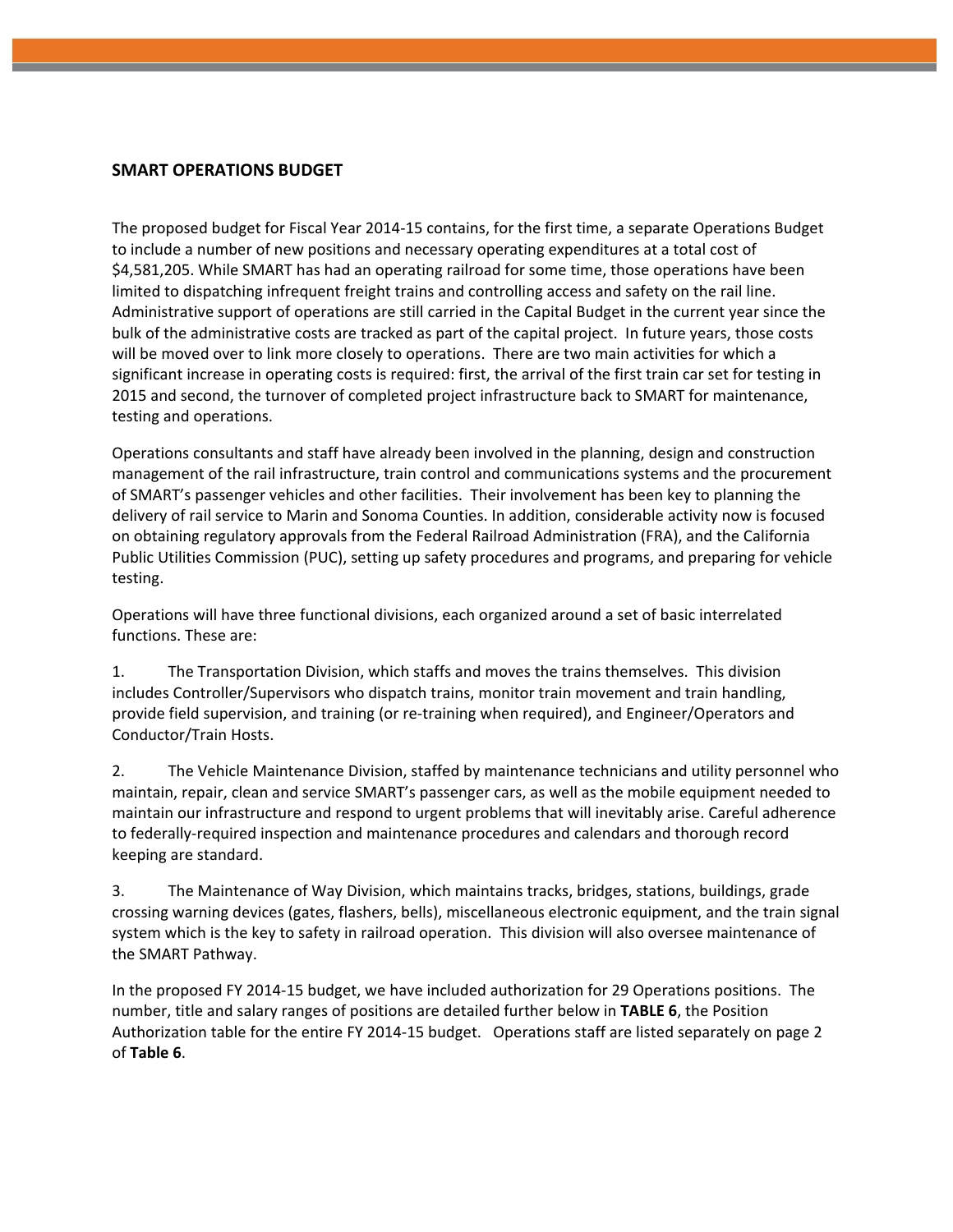The total cost of salaries and benefits for these positions is \$1,560,007. New positions are budgeted at the top step of the salary range, but the total amount has been adjusted to account for the anticipated date of hiring of staff throughout the year.

Significant funding has been allocated to maintenance needs. Over \$700,000 will go toward track, signal and system inspection, repair, security, safety, equipment and other maintenance needs to keep the right of way safe for use by both freight and our new commuter trains. Contract expenditures of \$587,659 will fund our Operations Manager and other related operations contracts such as security for rail cars when they arrive. The proposed budget contains \$500,000 for development and procurement of a Maintenance Management System to comply with federal and state safety regulations as well as ensure proper care and maintenance of the new rail vehicles.

Finally, \$370,000 is budgeted for vehicle needs for operations, the bulk of which will go toward the purchase of a locomotive needed for testing of track, signals and other work in conjunction with the commissioning of rail infrastructure.

Total expenditures for Operations in Fiscal Year 2014‐15 will be \$4,581,205. That is funded primarily through annual sales tax revenues and from reimbursements from the North Coast Railroad Authority. In the future, fare revenues will also support the cost of Operations.

#### Operations Reserve:

The proposed budget includes a \$500,000 operations reserve. This is a first step in building what will ultimately be a larger reserve in advance of commuter rail operations. Best practices, including those recommended by the Government Finance Officers Association, recommend minimum reserves of no less than two months of regular operating revenues or regular general fund operating expenditures. Additional reserves are recommended for security against revenue fluctuations or to satisfy rating agency expectations. As we get closer to 2016, we will be determining the proper levels of reserves, which we are currently projecting to be around \$10 million.

**TABLE 5** on the next page provides further detail on the FY 2014‐15 Operations Budget.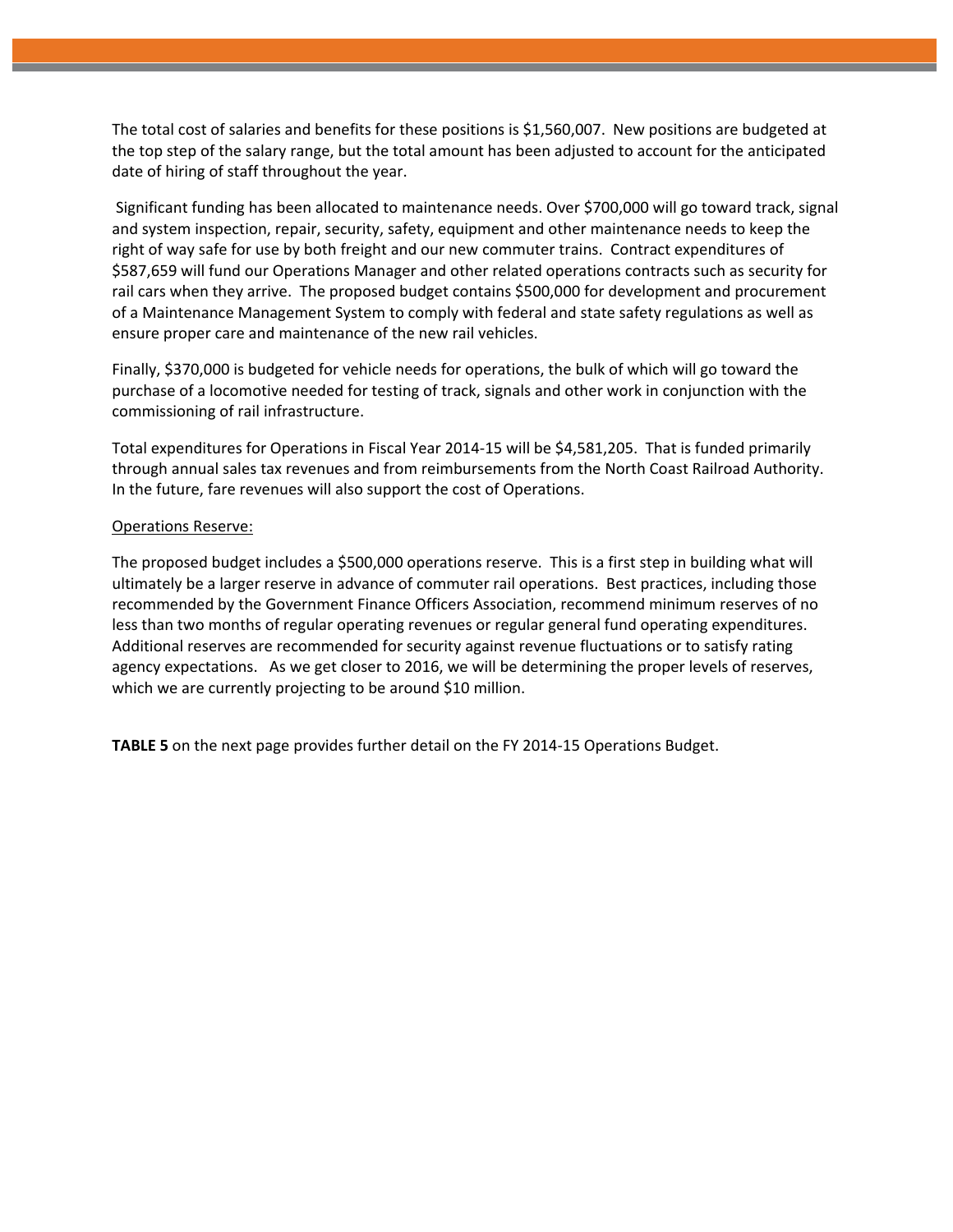| <b>TABLE 5</b>                                               |                                        |                                      |
|--------------------------------------------------------------|----------------------------------------|--------------------------------------|
| <b>SMART PROPOSED BUDGET: FY 2014-15</b>                     |                                        |                                      |
| <b>OPERATING BUDGET</b>                                      |                                        |                                      |
| <b>Description</b>                                           | FY 2013-14<br><b>BUDGET AS REVISED</b> | FY 2014-15<br><b>PROPOSED BUDGET</b> |
| <b>REVENUES</b>                                              |                                        |                                      |
|                                                              |                                        |                                      |
| <b>Sales/Use Taxes</b>                                       |                                        |                                      |
| Net Sales Tax                                                |                                        | 4,534,405                            |
| <b>Total Sales/Use Taxes</b>                                 |                                        | 4,534,405                            |
| <b>Intergovernmental Revenues</b>                            |                                        |                                      |
| North Coast Rail Authority                                   |                                        | 16,800                               |
| <b>Total Intergovernmental Revenues</b>                      |                                        | 16,800                               |
| <b>Charges for Services</b>                                  |                                        |                                      |
| Other Charges - Reimbursement                                |                                        | 30,000                               |
| <b>Total Charges for Services</b>                            |                                        | 30,000                               |
| <b>TOTAL REVENUES</b>                                        |                                        | 4,581,205                            |
|                                                              |                                        |                                      |
| <b>EXPENDITURES</b>                                          |                                        |                                      |
|                                                              |                                        |                                      |
| <b>Salaries and Benefits</b>                                 |                                        |                                      |
| <b>Employee Salaries</b>                                     |                                        | 1,178,500                            |
| <b>Employee Benefits</b>                                     |                                        | 381,507                              |
| <b>Total Salaries and Benefits</b>                           |                                        | 1,560,007                            |
| <b>Services and Supplies</b>                                 |                                        |                                      |
| Communications                                               |                                        | 50,540                               |
| Maintenance-Equipment                                        |                                        | 490,000                              |
| Maintenance-Radios                                           |                                        | 8,000                                |
| Maintenance-Railway                                          |                                        | 205,000                              |
| Office Expense                                               |                                        | 25,000                               |
| Professional/Special Services-Operations                     |                                        | 587,659                              |
| <b>Small Tools</b>                                           |                                        | 15,000                               |
| Gas/Oil                                                      |                                        | 170,000                              |
| <b>Utilities</b>                                             |                                        | 100,000                              |
| <b>Total Services and Supplies</b>                           |                                        | 1,651,199                            |
| <b>Buildings &amp; Capital Improvements (Capital Assets)</b> |                                        |                                      |
| Vehicles, Equipment                                          |                                        | 370,000                              |
| Software/ Intangible Assets                                  |                                        | 500,000                              |
| <b>Total Buildings and Capital Improvements</b>              |                                        | 870,000                              |
|                                                              |                                        |                                      |
| <b>Contingencies</b><br><b>Operating Contingencies</b>       |                                        | 500,000                              |
| <b>Total Contingencies</b>                                   |                                        | 500,000                              |
|                                                              |                                        |                                      |
| <b>Transfer from Bond Fund to Operating</b>                  |                                        |                                      |
| <b>TOTAL EXPENDITURES</b>                                    |                                        | 4,581,205                            |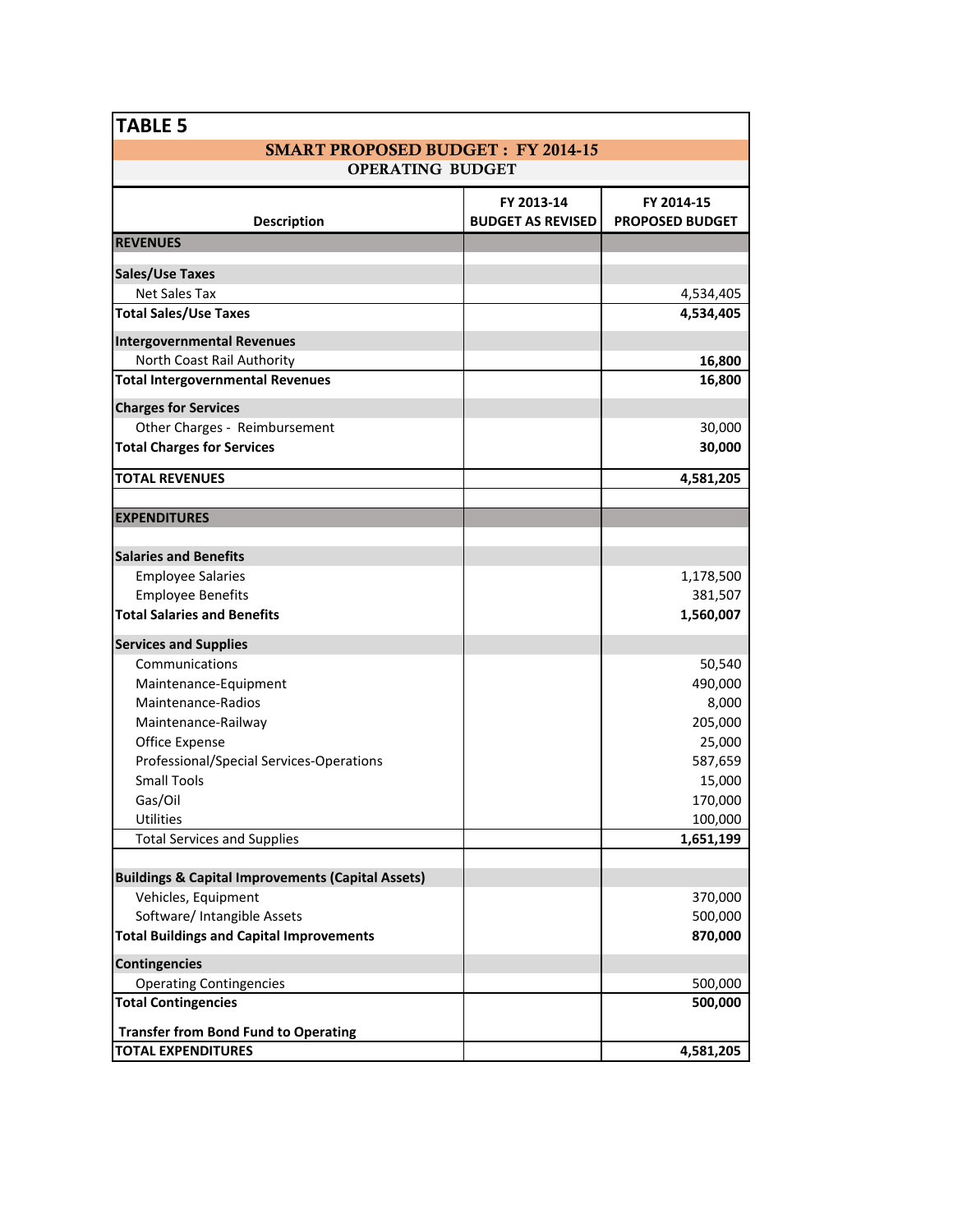# **TABLE 6**

# **Fiscal Year 2014‐15 : SMART Position Authorization**

| <b>Position</b>                          | <b>FTE</b> |         | <b>Salary Range</b>     |
|------------------------------------------|------------|---------|-------------------------|
| <b>CAPITAL AND ADMINISTRATIVE</b>        |            | Low     | High                    |
| <b>Access Control Manager</b>            | 1          | 102,000 | 127,500                 |
| Accountant                               | 1          | 56,100  | 71,400                  |
| <b>Accounting and Payroll Assistant</b>  | 1          | 44,000  | 55,000                  |
| Administrative Analyst/ Contracts        | 1          | 66,300  | 86,700                  |
| Administrative Services Manager          | 1          | 56,100  | 92,820                  |
| Assistant Engineer *                     | 3          | 71,400  | 91,800                  |
| Assistant Planner*                       | 1          | 55,000  | 73,000                  |
| <b>Chief Engineer</b>                    | 1          | 160,140 | 192,780                 |
| <b>Chief Financial Officer</b>           | 1          |         | 183,600                 |
| Clerk of the Board                       | 1          | 59,160  | 77,520                  |
| <b>Community Outreach Coordinator</b>    | 1          | 55,000  | 75,000                  |
| <b>Community Outreach Specialist</b>     | 2          | 81,600  | 117,300                 |
| <b>Construction Manager *</b>            | 1          | 153,000 | 183,600                 |
| Contracts Manager/Procurement *          | 1          | 83,640  | 127,500                 |
| Deputy Project Manager *                 | 1          | 160,140 | 192,780                 |
| <b>Executive Assistant</b>               | 1          | 45,900  | 71,400                  |
| <b>Fiscal Manager</b>                    | 1          | 91,494  | 134,640                 |
| <b>General Counsel</b>                   | 1          | 178,500 | 193,800                 |
| <b>General Manager</b>                   | 1          |         | 250,920                 |
| Human Resources Manager                  | 1          | 117,300 | 131,693                 |
| Human Resources Principal Analyst        | 1          | 95,880  | 117,300                 |
| <b>Information Systems Specialist</b>    | 1          | 117,300 | 131,693                 |
| Junior Engineer *                        | 4          | 61,200  | 81,600                  |
| <b>Office Assistant</b>                  | 3          | 42,432  | 44,880                  |
| Programming and Grants Manager           | 1          | 99,960  | 142,800                 |
| Project Controls Manager *               | 1          | 122,400 | 144,840                 |
| Project Extra hires *                    |            |         | up to \$50,000<br>total |
| Quality Manager *                        | 1          | 86,700  | 122,400                 |
| Real Estate Assistant                    | 1          | 48,960  | 74,460                  |
| Real Estate Property Manager             | 1          | 132,600 | 164,220                 |
| Safety and Security Manager *            | 1          | 91,800  | 122,400                 |
| Senior Administrative Assistant          | 1          | 45,900  | 71,400                  |
| Senior Planner                           | 1          | 75,000  | 100,000                 |
| Senior Rail Engineer *                   | 1          | 132,600 | 164,220                 |
| <b>Total Full Time Equivalents (FTE)</b> | 41         |         |                         |

\* Denotes Limited‐Term Project Position